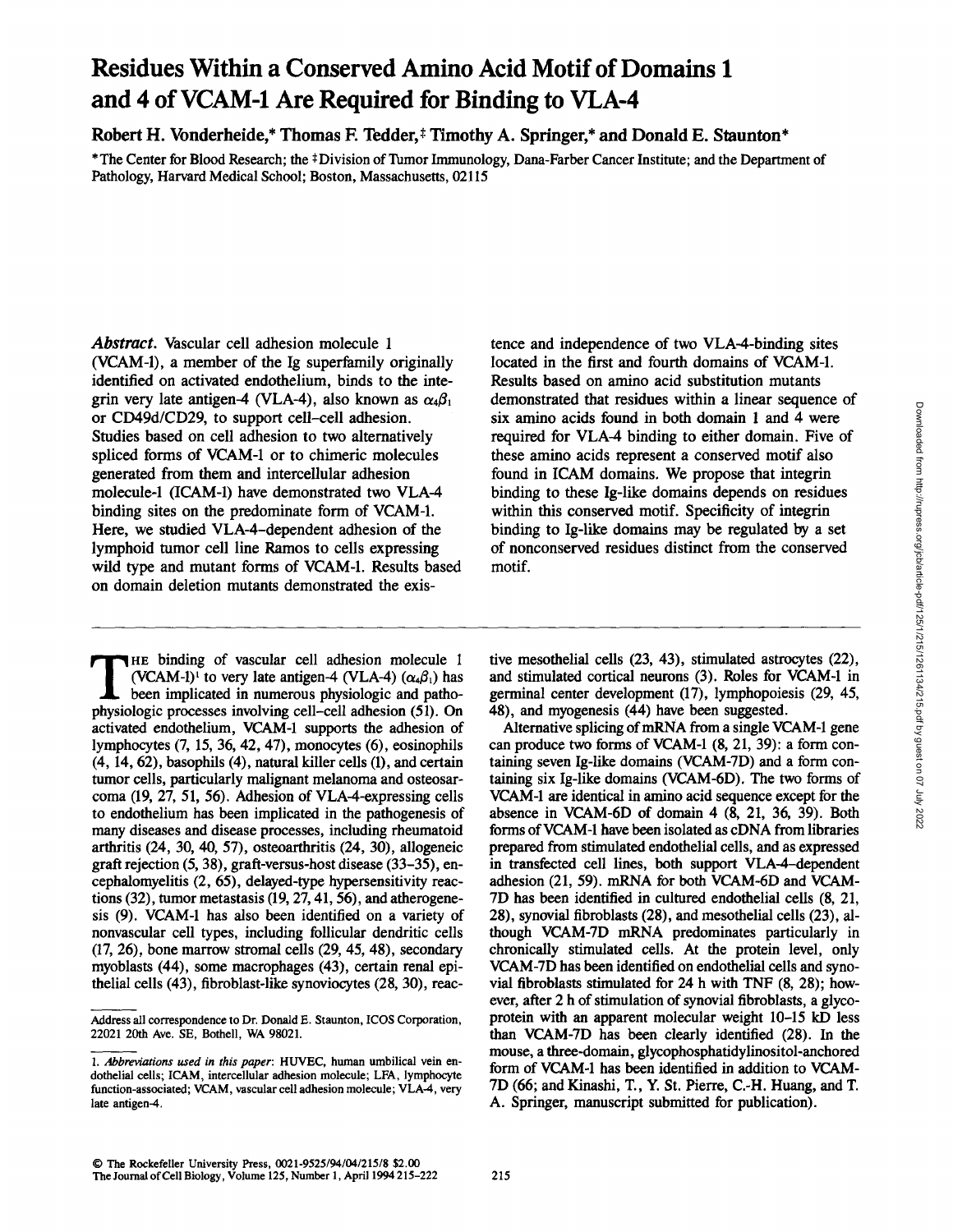Recent studies suggest that VLA-4 binds to VCAM-1 via two distinct sites. Based on the ability of anti-VCAM-1 mAb to inhibit lymphocyte adhesion to VCAM-TD versus VCAM-6D transfectants, we have concluded that one VLA-4 binding site is shared between VCAM-7D and VCAM-6D, whereas a second binding site localizes to the alternatively spliced domain 4 (59). The high degree of sequence homology between domain 1 and domain 4 suggested that the shared VLA-4 binding site localizes to domain 1. Based on lymphoid cell adhesion to chimeric constructs generated from VCAM-7D or VCAM-6D and intercellular adhesion molecule-I (ICAM-1), Osborn et al. (37) has concluded that VLA-4 binds distinctly to domains 1 and 4.

Here we have characterized VLA-4 binding sites in VCAM-1 based on domain deletion and amino acid substitution mutants, similar to the strategy previously used to identify binding sites in ICAM-1 for its integrin receptors LFA-I (52) and Mac-1 (13). In a first series of experiments, domain 1 deletion mutants of both VCAM-7D and VCAM-6D were analyzed for expression and lymphoid cell binding, and compared to wild-type forms. The domain specificities of several anti-VCAM-1 mAb were determined and compared to the ability of the mAb to inhibit cell binding. In a second series of experiments, amino acid substitution mutations were targeted to domains 1 and 4, and analyzed for binding to VLA-4-expressing cells. Our results not only demonstrate independent VLA-4 binding sites in domain 1 and domain 4 of VCAM-7D, but also demonstrate a critical binding function for residues within a six-amino acid sequence found in domain 1 and domain 4. Five of these represent a conserved motif also found in ICAM domains.

# *Materials and Methods*

#### *Cell Culture*

The VLA-4-expressing human B lymphoblastoid cell line Ramos and SV-40 transformed African green monkey kidney cells (COS) were maintained in RPMI 1640 with 10% FCS, 5 mM glutamine, and 50  $\mu$ g/ml gentamicin. Human umbilical vein endothelial cells (HUVEC) were maintained as previously described (59).

#### *Antibodies*

The mouse anti-VCAM-1 mAbs HAE-2a, HAE-2b, HAE-2c, HAE-2d, HAE-2j, and HAE-2f were generated following immunization of female BALB/c mice with HUVEC stimulated for 6 h with TNF, according to previously described methods (50). Hybridomas were screened by testing tissue culture supernatant for reactivity with purified VCAM-7D. Other mouse anti-VCAM-1 mAb used were 1.4C3 (63) and 4B9 (7). All mAb used were isotype IgG1. mAb were used as neat tissue culture supernatant (HAE-2b, HAE-2c, HAE-2d, HAE-2j, and HAE-2f), as a 1:500 dilution of ascites  $(HAE-2a)$ , or as 20  $\mu$ g/ml of purified protein (1.4C3 and 4B9). The mouse anti-human VLA-4 mAb HP2/1 (46) was used as 40  $\mu$ g/ml of purified protein (AMAC Corp., Westbrook, ME).

#### *Generation of VCAM-1 Mutants*

Ollgonucleotide-directed mutagenesis was used to generate VCAM-I domain deletion and amino acid substitution mutants, according to methods previously described (52). Domain deletion mutations were made using single strand templates containing the VCAM 7D cDNA clone 1Ell or the VCAM-6D cDNA clone 41 in the expression vector CDM8. Domain deletions were guided by previous assignment of VCAM-1 domain boundaries (36). Amino acid substitution mutants were made using single strand templates of VCAM-6D or VCAM 7D/D1<sup>-</sup>, a domain 1 deletion mutant of VCAM-7D. Following second-strand synthesis and transformation in Esche*richia coil,* mutants were isolated by screening for unique restriction sites

conferred by mutant oligonucleotides. DNA sequencing confirmed each mutation.

#### *Generation of a VCAM-I Domain 4~Human IgG Chimeric Molecule*

A chimera containing VCAM-1 domain 4 fused to human  $I_{\mathcal{B}}G_1$  hinge, CH2, and CH3 was generated according to methods previously described (55). Using W.AM-7D cDNA and the ollgonucleotide primers 5°TTTACT - GTTGAGATCTCCCCT and 5'TTTCTCGAGTCTCACCTGAGTAGAGCT-CCACCTGGAT, a polymerase chain reaction product containing domain 4 sequence was generated, digested with restriction enzymes HindIII and XhoI, and then ligated to the expression vector pCDG1 (55). This construct, pCDVC-D4/IgG, was transfected into COS cells, and a soluble chimera containing a dimer of VCAM-1 domain 4 fused to hinge, CH<sub>2</sub>, and CH3 of IgG1 (VC-D4/IgG) was purified from tissue culture supernatant by protein A-Sepharose chromatography.

#### *Transfected COS Celi Adhesion Assay*

COS cells were transfected with purified plasmid and prepared for assay three days later, as previously described (59). Transfected COS cells were washed three times with 1% FBS/RPMI at 25°C, and in some cases, preincubated for 15 min with anti-W.AM-1 mAb. Ramos cells were labeled as described (59) with the carboxyfluorescein compound BCECF-AM (Bioprobes, Eugene, OR), resuspended in 1% FBS/RPMI, and in some cases, preincubated with the anti-VLA-4 mAb HP2/I for 15 min at 25°C. Ramos cells were added to 60 mm  $\times$  15 mm tissue culture dishes (4  $\times$  10<sup>6</sup>/dish) for 10 min at 25°C. Nonadherem cells were removed by five washes using 1% FBS/RPMI, and dishes were fixed with 2% paraformaldehyde in PBS.



*Figure 1.* Schematic representation of VCAM-6D and VCAM-7D. Immunoglobulin-like domains are numbered D1-D7 with DI located amino-terminal and most distal from membrane. VCAM-6D primary structure differs from VCAM-7D by the absence of D4. Sites of potential N-linked glycosylation are indicated by  $\bullet$ .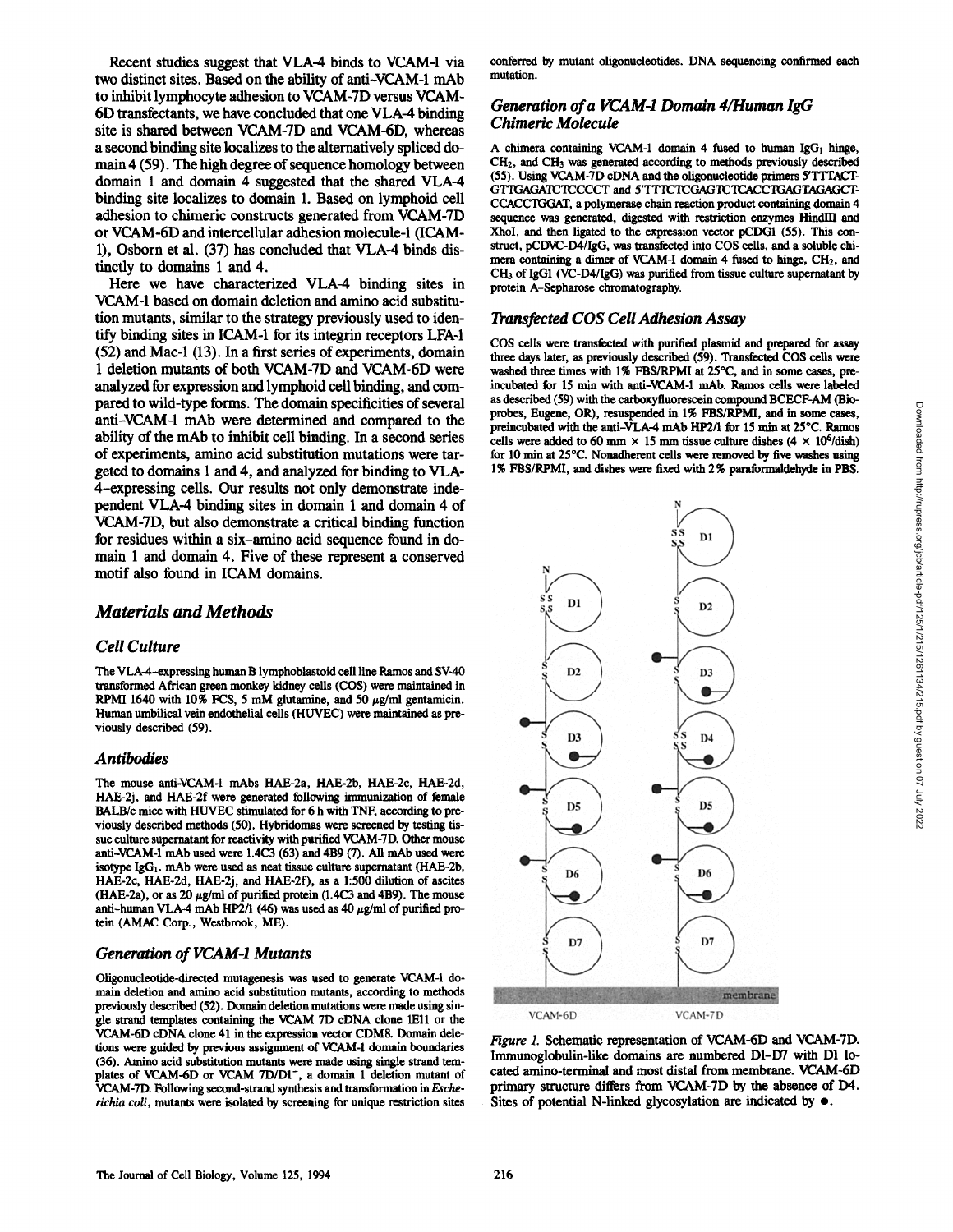|                                                                        | 1.4C <sub>3</sub>        | HAE-2f       | HAE-2a      | HAE-2b                                            | HAE-2c                   | 4B9                     | HAE-2d       | $HAE-2i$     |
|------------------------------------------------------------------------|--------------------------|--------------|-------------|---------------------------------------------------|--------------------------|-------------------------|--------------|--------------|
| A. Wild-type and domain 1 deletion mutants*                            |                          |              |             |                                                   |                          |                         |              |              |
|                                                                        |                          |              |             |                                                   | Mean linear fluorescence |                         |              |              |
|                                                                        |                          |              |             | (% 1.4C3 binding to VCAM-7D $\pm$ SE, $N = 2-7$ ) |                          |                         |              |              |
| 7D                                                                     | 100                      | $103 + 5$    | $81 \pm 9$  | $86 \pm 13$                                       | $99 + 18$                | $102 + 11$              | $62 \pm 12$  | $83 \pm 11$  |
| 6D                                                                     | $92 \pm 15$              | $78 \pm 17$  | $60 \pm 2$  | $62 \pm 6$                                        | $74 \pm 13$              | $58 \pm 6$              | $6 + 5$      | $28 \pm 7$   |
| 7D/D1                                                                  | $136 \pm 14$             | $112 + 29$   | $8 \pm 3$   | $2 \pm 1$                                         | $3 \pm 3$                | $\pm 1$<br>$\mathbf{1}$ | $133 \pm 24$ | $89 \pm 4$   |
| $6D/D1^-$                                                              | $33 \pm 6$               | $36 \pm 9$   | $3 \pm 2$   | $2 + 2$                                           | $0 \pm 0$                | $0 \pm 0$               | $0 \pm 0$    | $0 \pm 0$    |
| B. Domain 1 amino acid substitution mutants of VCAM-6D                 |                          |              |             |                                                   |                          |                         |              |              |
|                                                                        | Mean linear fluorescence |              |             |                                                   |                          |                         |              |              |
|                                                                        |                          |              |             | (% 1.4C3 binding to VCAM-7D $\pm$ SE, $N = 2-7$ ) |                          |                         |              |              |
| E29/A                                                                  | $63 \pm 10$              | $51 \pm 6$   | $61 \pm 1$  | $61 \pm 1$                                        | $64 \pm 10$              | $66 \pm 10$             | $0\pm 0$     | $5 \pm 4$    |
| <b>R36/G</b>                                                           | $50 \pm 10$              | $90 \pm 4$   | $38 + 14$   | $50 + 3$                                          | $48 \pm 6$               | $53 + 14$               | $8+8$        | $20 \pm 10$  |
| Q38/S                                                                  | $105 \pm 19$             | $77 \pm 1$   | $64 \pm 20$ | $95 \pm 19$                                       | $82 \pm 14$              | $80 \pm 8$              | $4 + 4$      | $21 + 9$     |
| D40/A                                                                  | $52 \pm 1$               | $57 + 2$     | $55 \pm 4$  | $62 \pm 2$                                        | $57 \pm 0$               | <b>ND</b>               | $0+0$        | $0 \pm 0$    |
| L43N/AD                                                                | $66 \pm 10$              | $69 \pm 13$  | $42 \pm 14$ | $58 \pm 12$                                       | $55 + 13$                | $9 \pm 8$               | $13 + 7$     | $22 \pm 9$   |
| E76/A                                                                  | $67 \pm 8$               | $64 \pm 14$  | $46 \pm 12$ | $66 \pm 12$                                       | $59 \pm 7$               | $57 + 9$                | $9 \pm 7$    | $22 \pm 9$   |
| R78K/QA                                                                | $59 \pm 4$               | $69 \pm 2$   | $78 \pm 16$ | $0 \pm 0$                                         | $53 \pm 1$               | $\sqrt{22 \pm 4}$       | $2 \pm 1$    | $1 \pm 1$    |
| 50% VCAM-6D#                                                           |                          |              | 30          | 31                                                | 37                       | 29                      |              |              |
| C. Domain 4 amino acid substitution mutants of VCAM-7D/D1 <sup>-</sup> |                          |              |             |                                                   |                          |                         |              |              |
|                                                                        | Mean linear fluorescence |              |             |                                                   |                          |                         |              |              |
|                                                                        |                          |              |             | (% 1.4C3 binding to VCAM-7D $\pm$ SE, $N = 1-3$ ) |                          |                         |              |              |
| E317/A                                                                 | $146 + 2$                | $106 \pm 23$ | $4 \pm 3$   | $12 + 1$                                          | $14 + 2$                 | $4 + 3$                 | $84 + 28$    | $168 \pm 25$ |
| D328/A                                                                 | $106 \pm 17$             | $98 \pm 24$  | $0 \pm 0$   | $9 \pm 4$                                         | $10 \pm 1$               | $\bf{0}$                | $180 + 17$   | $157 + 33$   |
| L331/A                                                                 | $101 \pm 3$              | $109 + 17$   | $1 + 1$     | $1 \pm 1$                                         | $3 \pm 1$                | $5 + 4$                 | $92 + 24$    | $111 \pm 18$ |
| <b>K366K/QA</b>                                                        | $132 + 24$               | $138 \pm 14$ | $3 \pm 2$   | $5 + 4$                                           | $11 \pm 0$               | $3 \pm 3$               | $97 + 25$    | $80 \pm 23$  |
| 50% VCAM-7D/D1 <sup>-+</sup>                                           |                          |              |             |                                                   |                          |                         | 67           | 45           |

\* In A boxes indicate fluorescence values that are less than 50% of that obtained using 1.4123 and the corresponding VCAM construct.

\* In B and C boxes indicate fluorescence values less than 50% of that obtained using the same mAb and COS-expressing VCAM-tD(B) or VCAM-7D/DI-(C).

For each experiment, bound Ramos cells were quantified using a fluorescence microscope to score the number of cells in three to five  $100 \times$  fields. Phase contrast was used to count the number of COS cells in the same fields. COS ceil transfectants were also labeled with a panel of anti-VCAM-1 mAb for flow cytometry as described (12). Transfection efficiency was determined as the percentage of transfected cells labeled by the anti-VCAM-1 mAb 1.4C3 subtracted by the percentage of mock transfected ceils labeled by 1.4C3. Binding of Ramos cells was quantified as cells bound/transfected  $COS$  cells = ([cells bound to VCAM-l-transfectants/mm<sup>2</sup>] - [cells bound to mock transfectants/mm<sup>2</sup>])/([COS cells/mm<sup>2</sup>]  $\times$  [VCAM-1 transfection efficiency]) and expressed as percentage of binding to wild-type VCAM-7D.

## *Results*

## *Generation and Expression of Domain 1 Deletion VCAM-1 Mutants*

The amino-terminal Ig-like domains (DI) of VCAM-6D and VCAM-7D (Fig. 1) were deleted using oligonucleotidedirected mutagenesis. Expression of each mutant and wildtype form in COS cells was determined using eight anti-VCAM-1 mAb. Two mAb, 1.4C3 and HAE-2f, recognized each of the wild-type and domain 1 deletion mutants. As indicated by the mean linear fluorescence intensity of cells labeled by these rnAb (Table I *A),* expression of VCAM-7D, VCAM-6D, and the VCAM-7D domain 1 deletion mutant, VCAM-7D/DI-, was comparable. Expression of the

VCAM-6D domain 1 deletion mutant, VCAM-6D/DI-, was about 65 % less than that of VCAM-7D.

Four anti-VCAM-1 mAb (HAE-2a, HAE-2b, HAE-2c, and 4B9) recognized VCAM-7D and VCAM-6D transfectants with a mean linear fluorescence comparable to that of mAb 1.4C3 and HAE-2f (Table I A). None of these mAb recognized VCAM-6D/D1<sup>-</sup> or VCAM-7D/D1<sup>-</sup> transfectants, and therefore represent a group of anti-VCAM-I mAb whose epitopes depend on domain 1.

Two other anti-VCAM-1 mAb (HAE-2d and HAE-2j) recognized VCAM-7D and VCAM-7D/D1- transfectants, but failed to bind (HAE-2d) or weakly bound (HAE-2j) VCAM-6D transfectants (Table I A). Neither HAE-2d or HAE-2j recognized VCAM-6D/D1- transfectants, and thus these mAb represent a group of mAb whose epitopes depend primarily on domain 4.

#### *Anti-VCAM-1 mAb Reactivity for the Chimera VC-D41IgG*

Based on ELISA, three of eight anti-VCAM-1 mAb (HAE-2b, HAE-2d, and HAE-2j) were found to react with VC-D4/IgG, a chimeric protein consisting of VCAM-1 domain 4 fused to hinge and constant regions of human IgG (Fig. 2). For HAE-2d and HAE-2j, this result was consistent with their labeling of VCAM-7D and VCAM-TD/D1- transfec-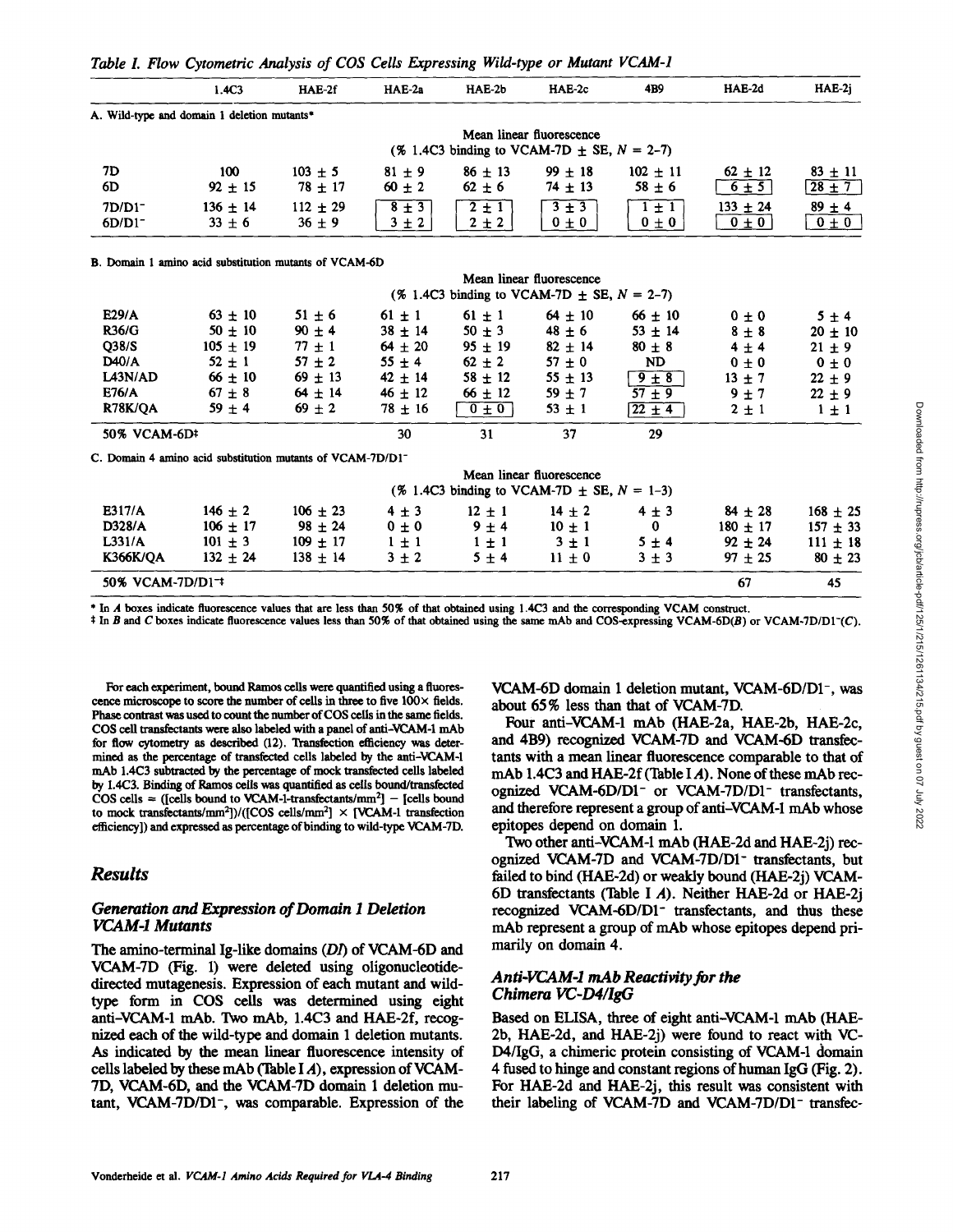

mAb R6.5 to VC-D4/IgG (solid bars) or IC-D2/IgG (hatched bars). Binding is shown as absorbance based on ELISA from a representative of three experiments. Error bars represent 1 SD for duplicate results.

tants (Table I A). HAE-2b reacted with VC-D4/IgG but failed to recognize domain 4 as expressed by VCAM-7D/D1- transfectants. As a control, none of the anti-VCAM-1 mAb were shown to react with the ICAM-1 chimera IC-D2/IgG (55), although the anti-ICAM-1 mAb R6.5 bound well to IC-D2/IgG.

# *VLA-4-dependent Adhesion to Domain 1 Deletion Mutants*

 $1.2$  $\overline{1.0}$ 

 $0.8$ 

 $0.2$ n n

Absorbance  $\mathbf{0}$  $\mathbf{a}$ 

To characterize the contributions of domain 1 and domain 4 in the binding of VCAM-1 to VLA-4, adhesion of the B lymphoblastoid cell line Ramos to COS cells expressing either mutant or wild-type forms of VCAM-1 was assessed. Binding was quantified relative to Ramos cell binding to VCAM-7D transfectants (Fig. 3). Ramos cells bound well to COS cells expressing VCAM-7D or VCAM-6D, forming rosettes of 10-20 Ramos cells on average per transfected COS cell. Ramos cells also bound to COS cells transfected with VCAM-7D/D1<sup>-</sup> but only  $\sim 60\%$  as well as they bound to VCAM-7D. In contrast, there was no binding of Ramos cells to VCAM-6D/D1-. These findings suggest that domains 1 and 4 of VCAM-1 independently bind to VLA-4.



*Figure 3.* Ramos cell binding to COS cells expressing VCAM-7D, VCAM-6D, VCAM-7D/D1<sup>-</sup>, or VCAM-6D/D1<sup>-</sup>. Binding was quantified relative to the binding to VCAM-7D. Error bars represent 1 SD for three to five experiments.



*Figure 4.* Ramos cell binding to COS cells expressing VCAM-TD *(7D),* VCAM-6D *(6D),* or VCAM-7D/D1- *(7D/D1-) in the* presence of anti-VCAM-1 mAb or the anti-VLA-4 mAb HP2/1. Binding was quantified relative to the binding to VCAM-7D in the presence of control medium. Error bars represent 1 SD for two to three experiments. Experiments with VCAM-7D/D1<sup>-</sup> using mAb 4B9 and HP2/1 were done once.

HAE-2a HAE-2b HAE-2c 4B9 HAE-XI HAE-2j 1,4C3 llP2/l

Seven anti-VCAM-1 mAb were examined for their abilities to inhibit Ramos cell binding to VCAM-7D, VCAM-6D, or VCAM-7D/D1- COS cell transfectants (Fig. 4). The four domain 1-dependent mAb completely blocked Ramos cell binding to both VCAM-7D and VCAM-6D, whereas none of mAb bound well to COS cells expressing VCAM-7D/D1- (Table I A), and consequently, none inhibited Ramos cell binding to VCAM-7D/D1<sup>-</sup>. Two domain 4-dependent mAb blocked Ramos cell binding to *VCAM-TD/D1-* but did not block binding to VCAM-7D or VCAM-6D. mAb 1.4C3, whose epitope was independent of both domains 1 and 4, failed to inhibit binding to VCAM-7D, VCAM-6D, or VCAM-7D/DI-, The anti-VCAM-1 mAb HAE-2f was not tested. As a control, the anti-VLA-4 mAb HP2/1 was shown to block Ramos cell binding to any VCAM-l-expressing transfectant. The domain specificity and function-blocking patterns of these mAb provide further evidence for independent VLA-4 binding sites in domain 1 and domain 4 of VCAM-1.

# *Generation of VCAM-1 Amino Acid Substitution Mutants*

VLA-4 binding sites were further characterized based on amino acid substitution mutants of VCAM-6D and VCAM-7D/D1- generated by oligonucleotide-directed mutagenesis. Based on the functional as well as predicted structural similarities between domain 1 of ICAM-1 and domains 1 and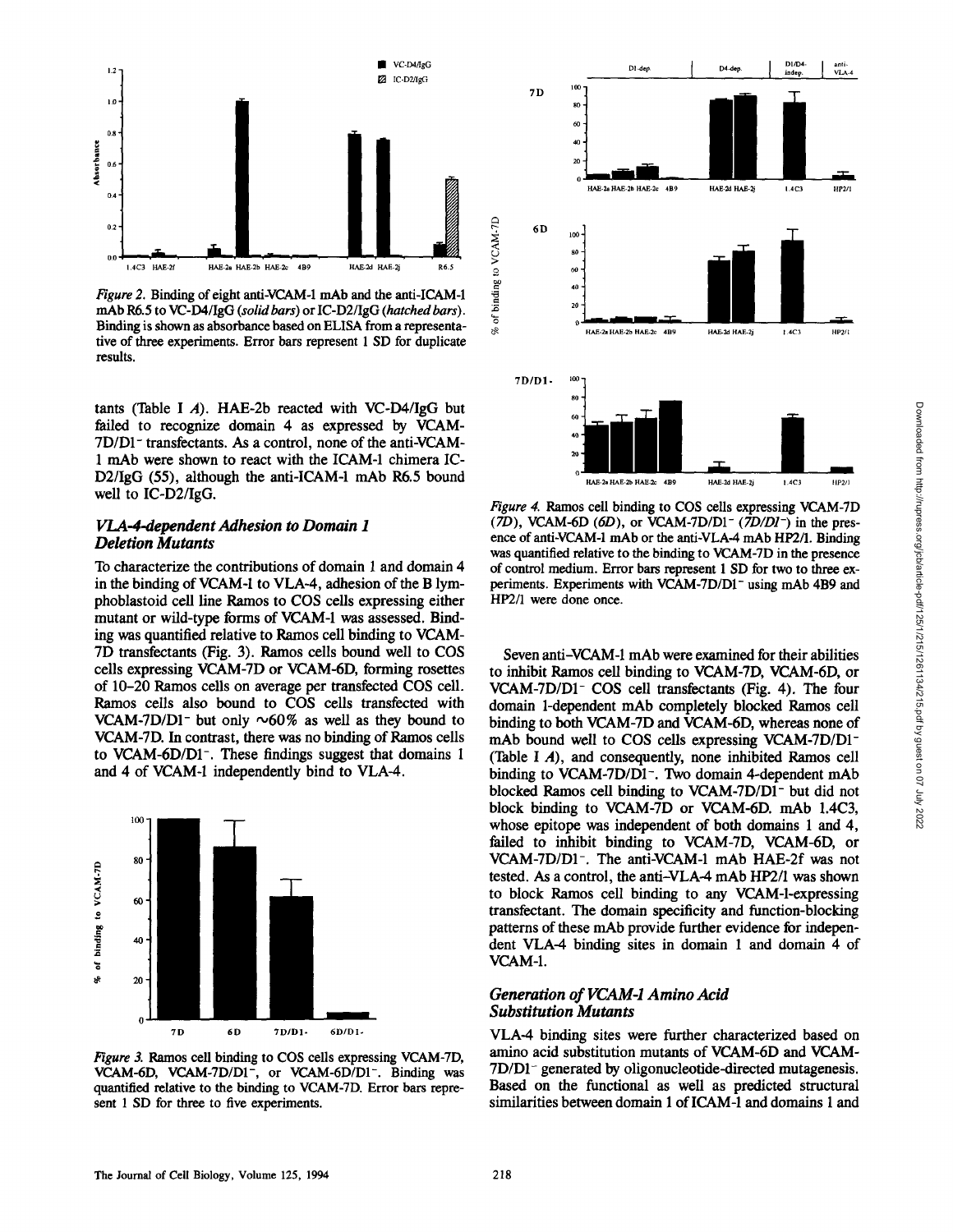4 of VCAM-1, we targeted for substitution several amino acids in VCAM-1 analogous to amino acids in ICAM-1 found to be critical for binding to LFA-1 (Fig. 5; see reference 52). Domain 1 mutations were made in VCAM-6D, and domain 4 mutations were made in VCAM-7D/D1-. Additional mutations were made in domain 1 of VCAM-6D in a region of four amino acids (W-R-T-Q) that lacks a structural analog in ICAM-1 (Fig. 5). Notation for the mutations uses the oneletter code for the wild-type sequence followed by a slash and the one-letter code for the corresponding mutant sequence; the position of the first amino acid is indicated relative to the predicted NH2-terminal phenylalanine residue of VCAM-7D.

### *Expression and VI~-4-dependent Adhesion to Domain 1 Amino Acid Substitution Mutants*

Seven substitution mutants of one to two amino acids were made in domain 1 of VCAM-6D. Expression of each mutant in COS cells was comparable to that of the wild-type VCAM-6D, as determined by flow cytometry using two mAb, 1.4C3 and HAE-2f, for which the epitopes did not depend on domains 1 or 4 (Table I  $B$ ). The conformational integrity of domain 1 was confirmed for seven mutants by the binding of at least two out of four domain 1-dependent mAb. mAb were considered to bind a mutant well if the mean linear fluorescence of the mAb labeling COS cells expressing the mutant was not less than 50% of the mean linear fluorescence of the same mAb labeling COS cells expressing VCAM-6D. The mAb 4B9 poorly recognized mutants L43N/AD and R78K/QA. The mAb HAE-2a marginally recognized mutant R36/G. Mutant R78K/QA was not recognized by mAb HAE-2b (Table I  $B$ ).

Three domain 1 mutants $-\text{Q38/S}$ , D40/A, and L43N/ AD-failed to support Ramos cell adhesion despite good expression and intact conformation of domain  $1$  (Fig. 6 A). Binding to four other domain 1 mutants-E29/A, R36/G, E76/A, and R78K/QA-was comparable to that observed to wild-type VCAM-6D.

# *Expression and VLA-4-dependent Adhesion to Domain 4 Amino Acid Substitution Mutants*

Substitution mutants analogous to four of those generated in

.QTSVSP.SK VILPRGGSVL VTCSTSCDOP KLG....IR TPLPKKELLL 44 TCAM-1 D1 1 FKIETTPESR YLAOIGDSVS LTCSTTGCES PFFSWRTOID SPLNGKVTNE 50 VCAM-1 D1  $VCAM-1$  D4 289 FTVEISFOPR IAAQIGDSVM LTCSVMGCES PSFSWRTQID SPLSGKVRSE 338 ICAM-1 D1 45 PRINKWYEL SNVOEDSOPM CYSNCPDGES TAKTFLTVYW 84 VCAM-1 D1 51 GTTSTLTMNP VSFGNEHSYL CTATCESRKL EKGIOVEIYS 90 VCAM-1 D4 339 GTNSTLTLSP VSFENEHSYL CTVTCGHKKL EKGIQVELYS 378 332 Mutation that decreased LFA-1 binding by >10-fold Mutation that decreased LFA-1 binding by 2-fold  $\sim$ 

*Figure 5.* Amino acid sequence alignment of ICAM-1 domain 1, VCAM-1 domain 1, and VCAM-1 domain 4. Mutation of single or groups of amino acids in ICAM-1 domain 1 that significantly decreased LFA-1 binding (52) are boxed. Amino acids in domains 1 and 4 of VCAM-1 that were targeted for mutation in these experiments are underlined.

domain 1 of VCAM-6D were made in domain 4 of VCAM-7D/D1-. Expression after transfection was shown using four anti-VCAM-1 mAb that recognized VCAM-7D/DI-, and conformational integrity was confirmed by the binding of two mAb whose epitopes depended primarily on domain 4 (Table I C). None of these mutants were recognized by mAb whose epitopes depended on domain 1.

Ramos cells failed to bind to the mutants D328/A and L331/A (Fig.  $6$  B) but did bind to mutants E317/A and K366K/QA as well as they did to VCAM-7D/D1-. Thus, amino acids homologous to those found to be critical in the binding of domain 1 to VLA-4 were also found to be critical in the binding of domain 4 to VLA-4.

# *Discussion*

The binding of the integrin VLA-4  $(\alpha_4\beta_1)$  to VCAM-1, a member of the Ig superfamily with two alternatively spliced forms, plays an important role in mediating chronic inflammation and numerous other physiologic processes involving cell-cell adhesion. In the present study, we examined cell adhesion to mutant forms of VCAM-1 in order to determine the molecular basis of VLA-4 binding to VCAM-1. Our findings not only demonstrate two independent VLA-4 binding sites in domains 1 and 4 but also identify a critical binding function for amino acids within the linear sequence Q-I-D-S-P-L, which is identically expressed in the two domains.

Consistent with previous observations (37, 59), the existence and independence of two VLA-4 binding sites in domains 1 and 4 were clearly demonstrated by Ramos cell binding to domain 1 deletion mutants of VCAM-1. Ramos cells bound well to VCAM-TD, VCAM-6D, and VCAM-TD/ D1<sup>-</sup> but not to VCAM-6D/D1<sup>-</sup>. Neither domain 1-depen-



*Figure 6.* Ramos cell binding to COS ceils expressing VCAM-1 amino acid substitution mutants targeted to (A) domain 1 of VCAM-6D or  $(B)$  domain 4 of VCAM-7D/D1<sup>-</sup> is shown relative to Ramos cell binding to VCAM-7D. Error bars represent 1 SD for two to three experiments.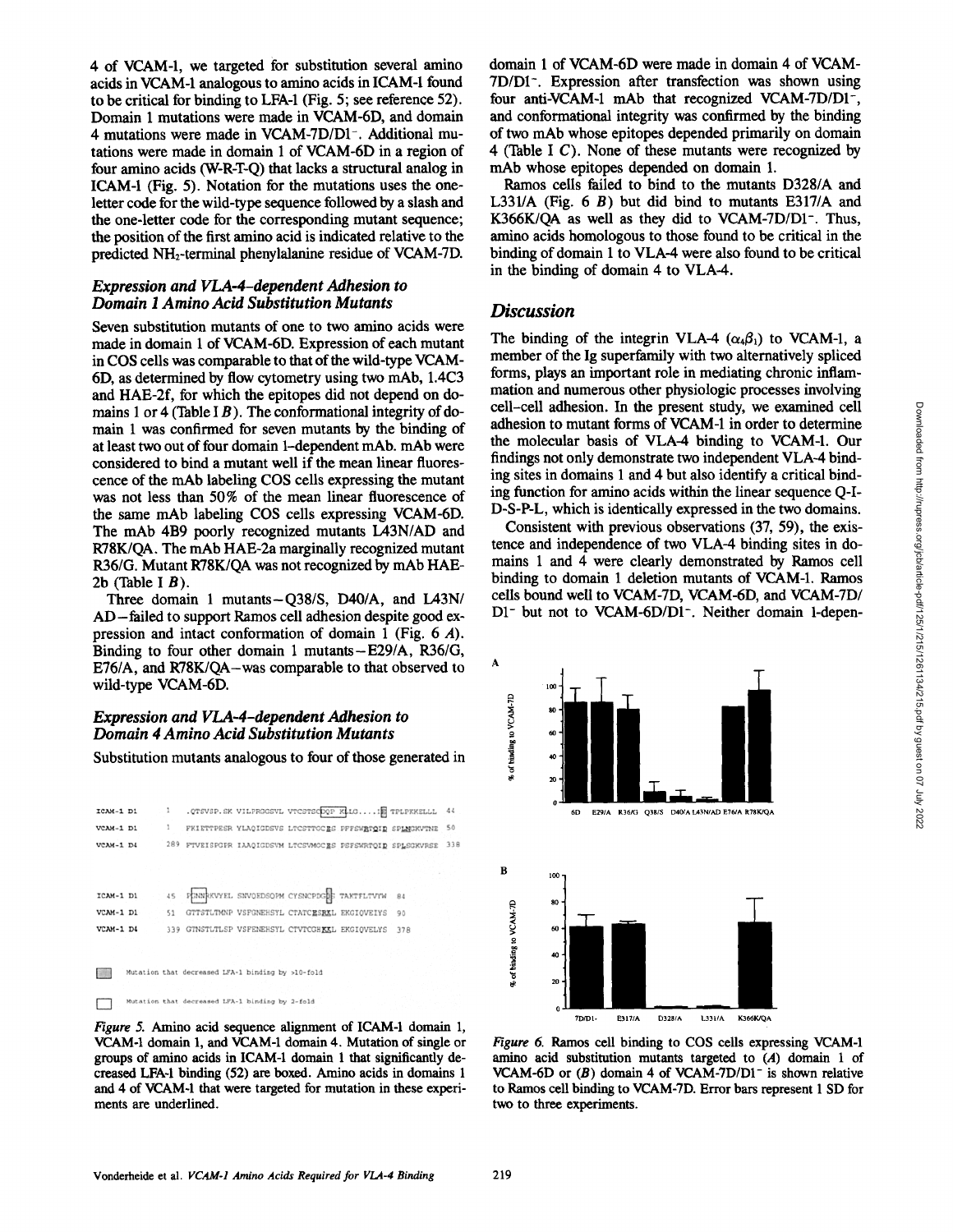dent adhesion (i.e., to VCAM-6D) required the simultaneous expression of domain 4, nor did domain 4-dependent adhesion (to VCAM-7D/D1<sup>-</sup>) require expression of domain 1. In addition, the ability of anti-VCAM-1 mAb to inhibit domain 1- or domain 4-dependent adhesion correlated with their domain speeificities: mAb whose epitopes depended on domain 1 blocked Ramos cell binding to VCAM-6D but not VCAM-7D/DI-, and mAb whose epitopes depended primarily on domain 4 blocked Ramos cell binding to VCAM-7D/D1- but not VCAM-6D. The domain 1-dependent mAb tested here also completely blocked binding to VCAM-7D.

The biological significance of two VLA-4 binding sites on VCAM-7D versus one VLA-4 binding site on VCAM-6D remains unclear. Although under most (but not all [28]) experimental systems, VCAM-7D expression appears to dominate VCAM-6D expression, a three-domain, glycophosphatidylinositol-anchored form of murine VCAM-1 has been identified in the mouse, apparently with one VLA-4 binding site (66; and Kinashi, T., Y. St. Pierre, C.-H. Huang, and T. A. Springer, manuscript submitted for publication). If it is possible for two VLA-4 molecules to bind simultaneously to VCAM-7D (as size considerations suggest it should be) (51), then bivalent versus monovalent binding may help regulate strength of adhesiveness as well as differential signals transmitted to VLA-4-expressing cells upon ligation.

Amino acid substitution mutants of VCAM-6D and VCAM-7D/D1- defined binding sites in domains 1 and 4, respectively. Three mutations in domain 1 eliminated binding: Q38/S, *D40/A,* and L43N/AD. In domain 4 of VCAM-7D/DI-, two mutations were made in amino acids analogous to those required for VLA-4 binding to domain 1-D328/A and L331/A-and both eliminated binding of VLA-4 to domain 4. Thus, VLA-4-binding sites in domains 1 and 4 minimally involve amino acids within a linear sequence of six amino acids that is identical in both domains:  $Q_{38}$ -I<sub>39</sub>- $D_{40} - S_{41} - P_{42} - L_{43}$  in domain 1 and  $Q_{326} - I_{327} - D_{328} - S_{329} - P_{330} - L_{331}$  in domain 4.

The first domain of human ICAM-1 conservatively expresses the five COOH-terminal amino acids of this linear sequence; namely,  $I_{33}$ -E<sub>34</sub>-T<sub>35</sub>-P<sub>36</sub>-L<sub>37</sub> (Fig. 7). Furthermore, mutation of  $E_{34}$  of ICAM-1, which is homologous to  $D_{40}$  of domain 1 of VCAM-1 and to  $D_{328}$  of domain 4 (Fig. 7), eliminates binding of ICAM-1 to its integrin receptor LFA-1 (52). In addition, human ICAM-2 and ICAM-3, which also bind integrins (11, 53), express five amino acid motifs homologous to the VCAM-1 and ICAM-1 motif except for a serine residue substituted for proline at the fourth position. Murine ICAM-1, ICAM-2, and VCAM-1 express a motif homologous to the human VCAM-1 and ICAM-1 motif except for one or two other nonconserved substitutions (Fig. 7). For each human and murine Ig domain noted in Fig. 7, the motif is predicted to be found on the turn between  $\beta$ sheets C and D.

Based on these functional and predicted structural similarities of VCAM-1 and ICAM domains, we propose that residues with the conserved motif I(L)-D(E)-S(T)-P(or S)-L are necessary but insufficient for integrin binding. A set of nonconserved amino acids may primarily regulate integrin specificity for these Ig-like domains. In the case of ICAM-1, several residues distinct from the conserved I(L)-D(E)-S(T)- P(or S)-L motif are important for LFA-1 binding (52), but no residues in VCAM-1 analogous to these in ICAM-1 were

| $I(L) - D(E) - S(T) - P(X) - L(X)$ |
|------------------------------------|
|------------------------------------|

| human ICAM-1 D1  | CSTSCDQPKLLG I IETPL PKK   |  |
|------------------|----------------------------|--|
| human ICAM-2 D1  | CSTTCNOPEVGG   LETSL NKI   |  |
| human ICAM-3 D1  | CSTDCPSSEKIA LETSL SKE     |  |
| human VCAM-1 D1  | CSTTGCESPFFSWRTO IDSPL NGK |  |
| human VCAM-1 D4  | CSVMGCESPSFSWRTO IDSPL SGK |  |
|                  |                            |  |
| murine ICAM-1 D1 | CSSSCKEDLSLG LETOW LKD     |  |
| murine ICAM-2 D1 | CSTNCAAPDMGG LETPT NKI     |  |
| murine VCAM-1 D1 | CSTTGCESPLFSWRTO IDSPL NAK |  |
| murine VCAM-1 D4 | CAAIGCDSPSFSWRTO TDSPL NGV |  |
|                  |                            |  |

*Figure* 7. Alignment of residues from human ICAM-1, ICAM-2, ICAM-3, and VCAM-1 and murine ICAM-1, ICAM-2, and VCAM-1 (8, 10, 16, 20, 21, 36, 39, 49, 53, 54, 58, 64). A conserved amino acid motif is boxed. Residues within this motif are proposed to be involved in the binding of these domains to integrins.

found to be important for VLA-4 binding. Similarly, the residue  $Q_{38}$  in domain 1 of VCAM-1 was required for VLA-4 binding, but a residue analogous to  $Q_{38}$  is not expressed in ICAM-1 (Fig. 5). Most likely there are other nonconserved residues of VCAM-1 that confer specificity for binding to VLA-4.

There is good precedence for conserved amino acid motifs dictating integrin binding. The motif R-G-D has long been recognized as contributing to integrin binding, particularly to extracellular matrix proteins such as fibronectin (51). Neither VCAM-1 nor  $ICAM-1$  includes the R-G-D (or R-G-E) motif. Fibronectin binds to VLA-5 via an R-G-D site, but VLA-4 binds to fibronectin via the CS-1 peptide (18, 31, 60). The minimal essential sequence for CS-1 binding to VLA-4, L-D-V (25, 61), is related to the I-D-S-P-L sequence of VCAM-1 in that both express I(L)-D. The tripeptide L-E-V, however, does not support VLA-4 binding (25), whereas either an aspartate or glutamate residue is functional in the I(L)-D(E)-S(T)-P-L sequence within human VCAM-1 and ICAM-1.

It is not clear how the domain 1-dependent mAb tested here blocked VLA-4--dependent adhesion to domain 4 as expressed on VCAM-7D, although this phenomenon is clearly not the case for all domain 1-dependent mAb that have been examined (37). It has been suggested (37) that certain mAb bind to domain 1 on VCAM-7D in such a configuration as to hinder domain 4 activity sterically, or, that upon binding of these mAb, the conformation of domain 4 is perturbed, rendering it incapable of interacting with VLA-4. Another explanation would be that these mAb have a high affinity for a domain 1 epitope and a low affinity for a domain 4 epitope. The 73% amino acid identity between domains 1 and 4 favors cross-reactions between them. High-affinity binding of one Fab of anti-VCAM-1 IgG to domain 1 would greatly increase the local concentration of the other Fab, favoring its binding to domain 4, thus inhibiting domain 4 binding to VLA-4. In the absence of domain 1 expression, the affinity for domain 4 would ordinarily be too low for mAb binding to be detected by flow cytometry. The use of Fab fragments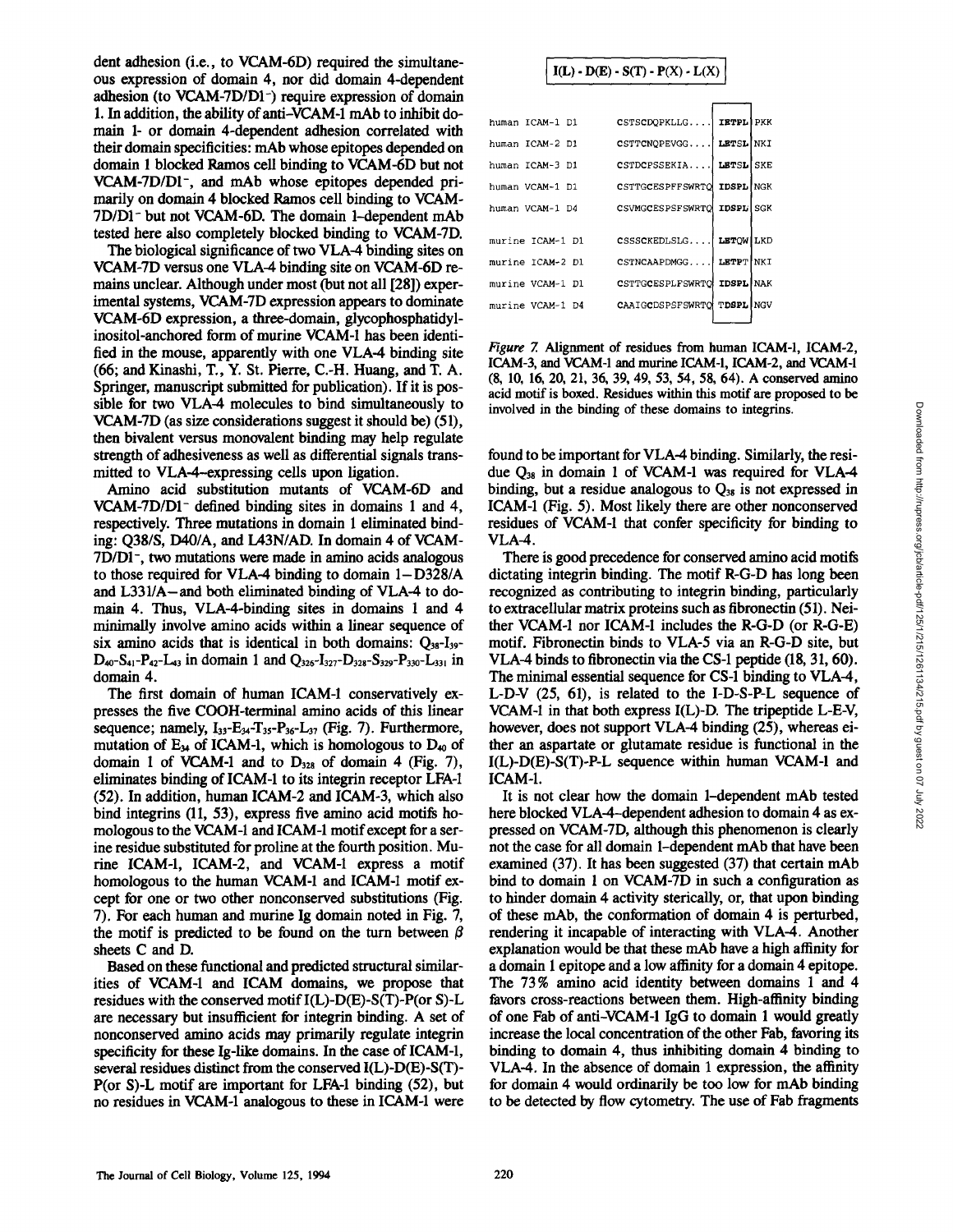**of these domain 1-dependent mAb could help elucidate these possibilities. In the present study, one mAb, HAE-2b, did not bind to VCAM-7D/D1-, which contained one copy of domain 4, but did bind to VC-D4/IgG, which contained two copies, perhaps because bivalent binding of HAE-2b was facilitated. It is also possible that HAE-2b binds VC-D4/IgG and not VCAM-TD/D1- because domains 2 and 3 on VCAM-7D/D1- mask its epitope in domain 4.** 

**In summary, we have demonstrated that VLA-4 binds independently to domains 1 and 4 of VCAM-1, involving amino acids within the linear sequence Q-I-D-S-P-L that is identically expressed in each domain. Five of these amino acids represent the conserved motif I(L)-D(E)-S(T)-P(or S)- L, also found in human ICAM domains. We propose that this conserved motif provides a necessary but insufficient contribution to each VLA-4-binding site and that additional nonconserved residues confer specificity for integrin binding.** 

**We thank Dr. R. Lobb for VCAM-6D and VCAM-7D cDNAs and Drs, D. Haskard and J. Harlan for gifts of mAb. We thank Ms. Ricbelle DeMayo and Mr. Lawrence Specht for excellent technical assistance, and Mr. Ed Luther for flow cytometric analysis.** 

**This work was supported by the National Institutes of Health grant PO 1- HL48675. T. F. Tedder is a scholar of the Leukemia Society of America and was additionally supported by the National Institutes of Health grants A126872 and CA-54464.** 

**Received for publication 28 May 1993 and in revised form 14 January 1994.** 

#### *References*

- 1. Allavena, P., C. Paganin, I. Martin-Padura, G. Peri, M. Gaboli, E. Dejana, P. C. Marchisio, and A. Mantovani. 1991. Molecules and structures involved in the adhesion of natural killer cells to vascular en-
- dothelium. *J. Exp. Med.* 173:439-448. 2. Baron, J. L., J. A. Madri, N. H. Ruddie, G. Hashim, and C. A. Janeway, Jr. 1993. Surface expression of 0~4 integrin by CD4 T cells is required for their entry into brain parenchyma. *J. Exp. Med.* 177:57-68.
- 3. Birdsall, H. H., C. Lane, M. N. Ramser, and D. C. Anderson. 1992. In-duction of VCAM-1 and ICAM- 1 on human neural cells and mechanisms of mononnclear leukocyte adherence. *J. lmmunol.* 148:2717-2723.
- 4. Bechner, B. S., F. W. Luscinskas, M. A. Gimbrone, Jr., W. Newman, S. A. Sterbinsky, C. P. Derse-Anthony, D. Klunk, and R. P. Schieimer. 1991. Adhesion of human hasophils, eosinophils and neutrephils to interleukin 1-activated human vascular endothelial cells: contributions of en-
- dothelial cell adhesion molecules. *J. Exp. Med.* 173:1553-1556.<br>5. Briscoe, D. M., F. J. Schoen, G. E. Rice, M. P. Bevilacqua, P. Ganz, and J. S. Pober. 1991. Induced expression of endothelial-leukocyte adhesion molecules in human cardiac allografts. *Transplantation (Baltimore)*. 51: 537-539.
- 6. Carlos, T., N. Kovach, B. Schwartz, M. Rosa, B. Newman, E. Wayner, C. Benjamin, L. Osborn, R. Lobb, and J. Harlan. 1991. Human monocytes bind to two cytokine-induced adhesive ligands on cultured human endothelial ceils: endothelial-leukocyte adhesion moeicule-1 and vascular cell adhesion molecule-l. *Blood.* 77:2266-2271.
- 7. Carlos, T. M., B. R. Schwartz, N. L. Kovach, E. Yee, M. Rosso, L. Osborn, G. Chi-Rosso, B. Newman, R. Lobb, and J. M. Harlan. 1990. Vascular cell adhesion molecule-1 mediates lymphocyte adherence to cytokine-activated cultured human endothelial cells. Blood. 76:965-970.
- 8. Cybulsky, M. I., J. W. U. Fries, A. J. Williams, P. Sultan, V. M. Davis, M. A. Gimbrone, Jr., and T. Collins. 1991. Alternative splicing of human VCAM-1 in activated vascular endothelium. *Am. J. Pathol.* 138: 815-820.
- **9. Cybulsky, M. I., and M. A.** Glmbrone, Jr. 1991. Endothelial expression of a mononuclear leukocyte adhesion molecule during atheregenesis. *Science (Wash. DC).* 251:788-791.
- 10. de Fougeroiles, A. R., L. B. Klickstein, and T. A. Springer. 1992. Cloning and expression of ICAM-3 reveals strong homology to other Ig family counter-receptors for LFA-1. *J. Exp. Med.* 177:1187-1192.
- 11. de Fougerolles, A. R., and T. A. Springer. 1992. Intercellular adhesion molecule 3, a third adhesion counter-receptor for lymphocyte functionassociated molecule 1 on resting lymphocytes. *Y. Exp. Med.* 175:185- 190.
- 12. de Fougeroiles, A. R., S. A. Stacker, R. Schwarting, and T. A. Springer. 1991. Characterization of ICAM-2 and evidence for a third counter-

receptor for LFA-1. *J. Exp. Med.* 174:253-267.

- 13. Diamond, M. S., D. E. Staanton, S. D. Marlin, and T. A. Springer. 1991. Binding of the integrin Mac-1 (CD1 lb/CD18) to the third Ig-like domain of ICAM-1 (CD54) and its regulation by glycosylation. Cell. 65: 961-971.
- 14. Dobrina, A., R. Menegazzi, T. M. Carlos, E. Nardon, R. Cramer, T. Zacchi, J. M. Harlan, and P. Patriarca. 1991. Mechanisms of eosinophil adherence to cultured vascular endothelial cells. Eosinophils bind to the cytokine-induced endothelial ligand vascular cell adhesion molecule-1 via the very late activation antigen-4 *integrin receptor. J. Clin. Invest.*  88:20-26.
- 15. Elices, M. J., L. Osbore, Y. Takada, C. Crouse, S. Luhowskyj, M. E. Hemler, and R. R. Lobb. 1990. VCAM- 1 on activated endothelium interacts with the leukocyte integrin VLA-4 at a site distinct from the VLA-4/fibronectin binding site. *Cell.* 60:577-84.
- 16. Fawcett, J., C. L. L. Holness, L. A. Needham, H. Turley, K. C. Garter, D. Y. Mason, and D. L. Simmons. 1992. Molecular cloning of ICAM-3, a third ligand for LFA-1, constitutively expressed on resting leukocytes. *Nature (Lond.).* 360:481-484.
- 17. Freedman, A. S., J. M. Munro, G. E. Rice, B. P. Bevilacqua, C. Morlmoto, B. W. McIntyre, K. Rhynhart, J. S. Pober, and L. M. Nadler. 1990. Adhesion of human B cells to germinal centers in vitro involves VLA-4 and INCAM-110. *Science (Wash. DC).* 249:1030-1033.
- 18. Guan, J. L., and R. O. Hynes. 1990. Lymphoid cells recognize an alternatively spliced segment of fibronectin via the integrin receptor  $\alpha$ 4 $\beta$ 1. *Cell.* 60:53-61.
- 19. Hart, I. R., M. Birch, and J. F. Marshall. 1991. Cell adhesion receptor expression during melanoma progression and metastasis. *Cancer Metastasis Rev.* 10:115-128.
- 20. Hession, C., P. Moy, R. Tizard, P. Chisholm, C. Williams, M. Wysk, L. Burkly, K. Miyake, P. Kincade, and R. Lobb. 1992. Cloning of murine and rat vascular ceil adhesion moelcule-l. *Biochem. Biophys. Res. Corn*mun. 183:163-169.
- 21. Hession, C., R. Tizard, C. Vassallo, S. B. Schiffer, D. Goff, P. Moy, G. Chi-Rosso, S. Luhowskyj, R. Lobb, and L. Osborn. 1991. Cloning of an alternate form of vascular cell adhesion molecule-1 (VCAM *1). J. Biol.*  Chem. 266:6682-6685.
- 22. Hurwitz, A. A., W. D. Lyman, M. P. Guida, T. M. Calderon, and J. W. Berman. 1992. Tumor necrosis factor induces molecule expression on human fetal astrocytes. *J. Exp. Med.* 176:1631-1636.
- 23. Jonjíc, N., G. Peri, S. Bernasconi, F. L. Sciacca, F. Colotta, P. G. Pelicci, L. Lanfrancone, and A. Mantovani. 1992. Expression of adhesion molecules and chemotactic cytokines in cultured human mesothelial ceils. J. *Exp. Med.* 176:1165-1174.
- 24. Koch, A. E., J. C. Burrows, G. K. Haines, T. M. Carlos, J. M. Harlan, and S. J. Leibovich. 1991. Immunolocalizafion of endotbelial and leukocyte adhesion molecules in human rheumatoid and osteoarthritic synovial tissues. Lab. *Invest.* 64:313-320.
- 25. Komoriya, A., L. J. Green, M. Mervic, S. S. Yamada, K. M. Yamada, and M. J. Humphries. 1991. The minimal essential sequence for a major ceil-type specific adhesion site (CS1) within the alternatively spliced type HI connecting segment domain of fibronectin is leucine-espartic acidvaline. *J. Biol. Chem.* 266:15075-15079.
- 26. Koopman, G., H. K. Parmentier, H.-J. Schuurman, W. Newman, C. J. L. M. Meijer, and S. T. Pals. 1991. Adhesion of human B cells to follicular dendritic ceils involves both the lymphocyte function-associated antigen 1/intercellular adhesion molecule 1 and very late antigen 4/vescular cell adhesion molecule 1 pathways. *J. Exp. Med.* 173:1297-1304.
- 27. Lauri, D., I. Martin-Padura, T. Biondelli, G. Rossi, S. Bernesconi, R. Giavazzi, F. Passerini, V. van Hinsbergh, and E. Dejana. 1991. Role of beta 1 integrins in tumor ceil adhesion to cultured human endothelial cells. Lab. *Invest.* 65:525-531.
- 28. Marlor, C. W., D. L. Webb, M. P. Bomhara, J. M. Greve, and M. L. Blue. 1992. Expression of vascular cell adhesion molecule-I in fibroblestlike synoviocytes after stimulation with tumor necrosis factor. *Am. J. Pathol.*  140:1055-1060.
- 29. Miyake, K., K. Medina, K. Ishihara, M. Kimoto, R. Auerbach, and P. W. Kincade. 1991. A VCAM-like adhesion molecule on murine bone marrow stromal cells mediates binding of lymphocyte precursors in culture. *J. Cell Biol.* 114:557-565.
- 30. Morales-Ducret, J., E. Wayner, M. J. Elices, J. M. Alvaro-Gracia, N. J. Zvaifler, and G. S. Firestein. 1992.  $\alpha_4\beta_1$  integrin (VLA-4) ligands in arthritis. Vascular cell adhesion mulecule-1 expression in synovium and on fibroblast-like synoviocytes. *J. lmmunol.* 149:1424-1431.
- 31. Mould, A. P., L. A. Wheldon, A. Komoriya, E. A. Wayner, K. M. Yamada, and M. J. Humphries. 1990. Affinity chromatographic isolation of the melanoma adhesion receptor for the IIICS region of fibronectin and its identification as the integrin  $\alpha_4\beta_1$ . J. Biol. Chem. 265:4020-4024.
- 32. Norris, P., R. N. Poston, D. S. Thomas, M. Thornhill, J. Hawk, and D. O. Heskard. 1991. The expression of endothelial leukocyte adhesion molecule-1 (ELAM-1), intercellular adhesion molecule-1 (ICAM-1), and vascular cell adhesion molecule-1 (VCAM-I) in experimental cutaneous inflammation: a comparison of ultraviolet B erythema and delayed hypersensitivity. *J. Invest. Dermatol.* 96:763-770.
- 33. Norton, J., N. al-Saffar, and J. P. Sloane. 1992. Adhesion molecule expres-